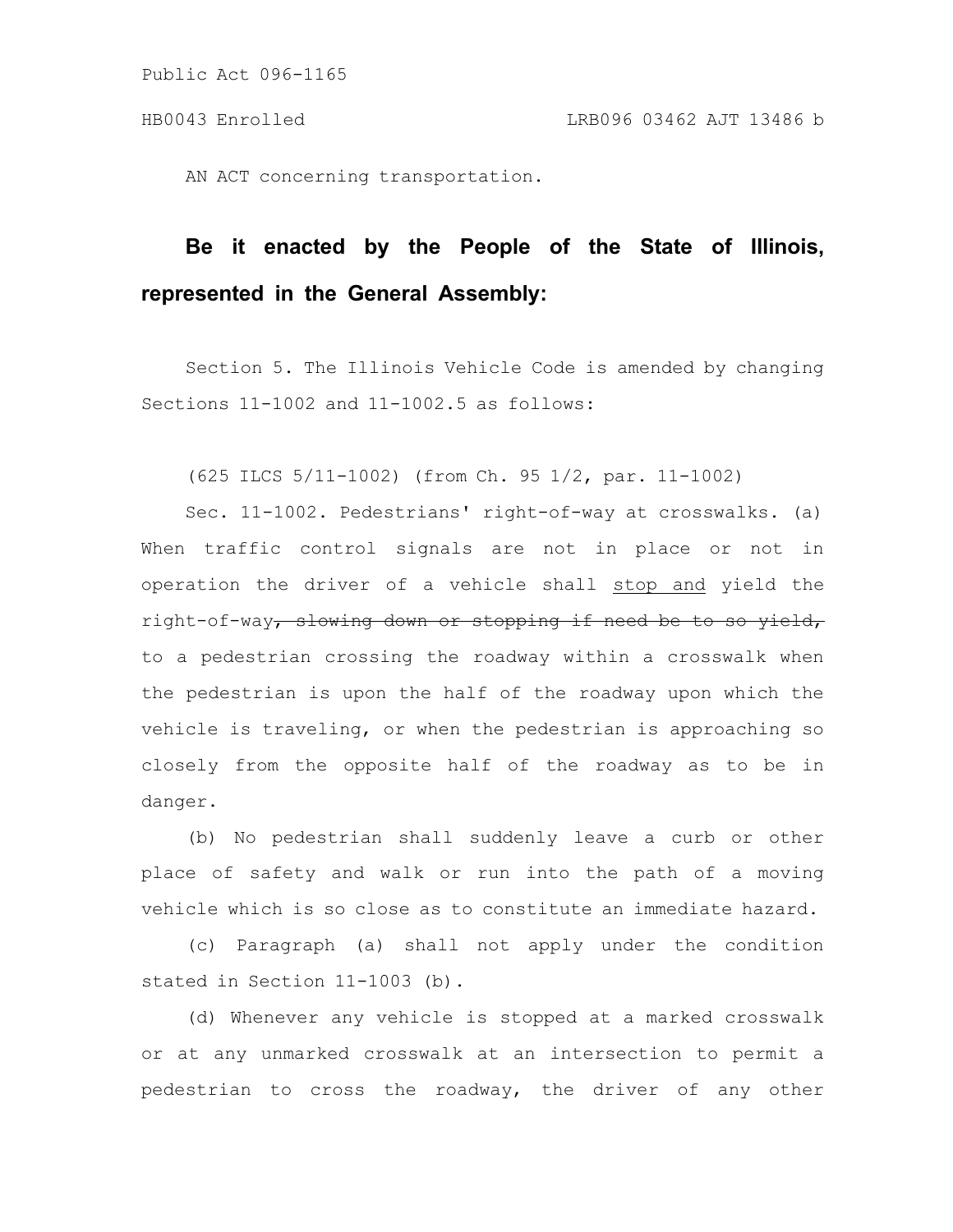## HB0043 Enrolled LRB096 03462 AJT 13486 b

vehicle approaching from the rear shall not overtake and pass such stopped vehicle.

(e) Whenever stop signs or flashing red signals are in place at an intersection or at a plainly marked crosswalk between intersections, drivers shall yield right-of-way to pedestrians as set forth in Section 11-904 of this Chapter. (Source: P.A. 79-857.)

(625 ILCS 5/11-1002.5)

Sec. 11-1002.5. Pedestrians' right-of-way at crosswalks; school zones.

(a) For the purpose of this Section, "school" has the meaning ascribed to that term in Section 11-605.

On a school day when school children are present and so close thereto that a potential hazard exists because of the close proximity of the motorized traffic and when traffic control signals are not in place or not in operation, the driver of a vehicle shall stop and yield the right-of-wayslowing down or stopping if need be to so yield, to a pedestrian crossing the roadway within a crosswalk when the pedestrian is upon the half of the roadway upon which the vehicle is traveling, or when the pedestrian is approaching so closely from the opposite half of the roadway as to be in danger.

For the purpose of this Section, a school day shall begin at seven ante meridian and shall conclude at four post